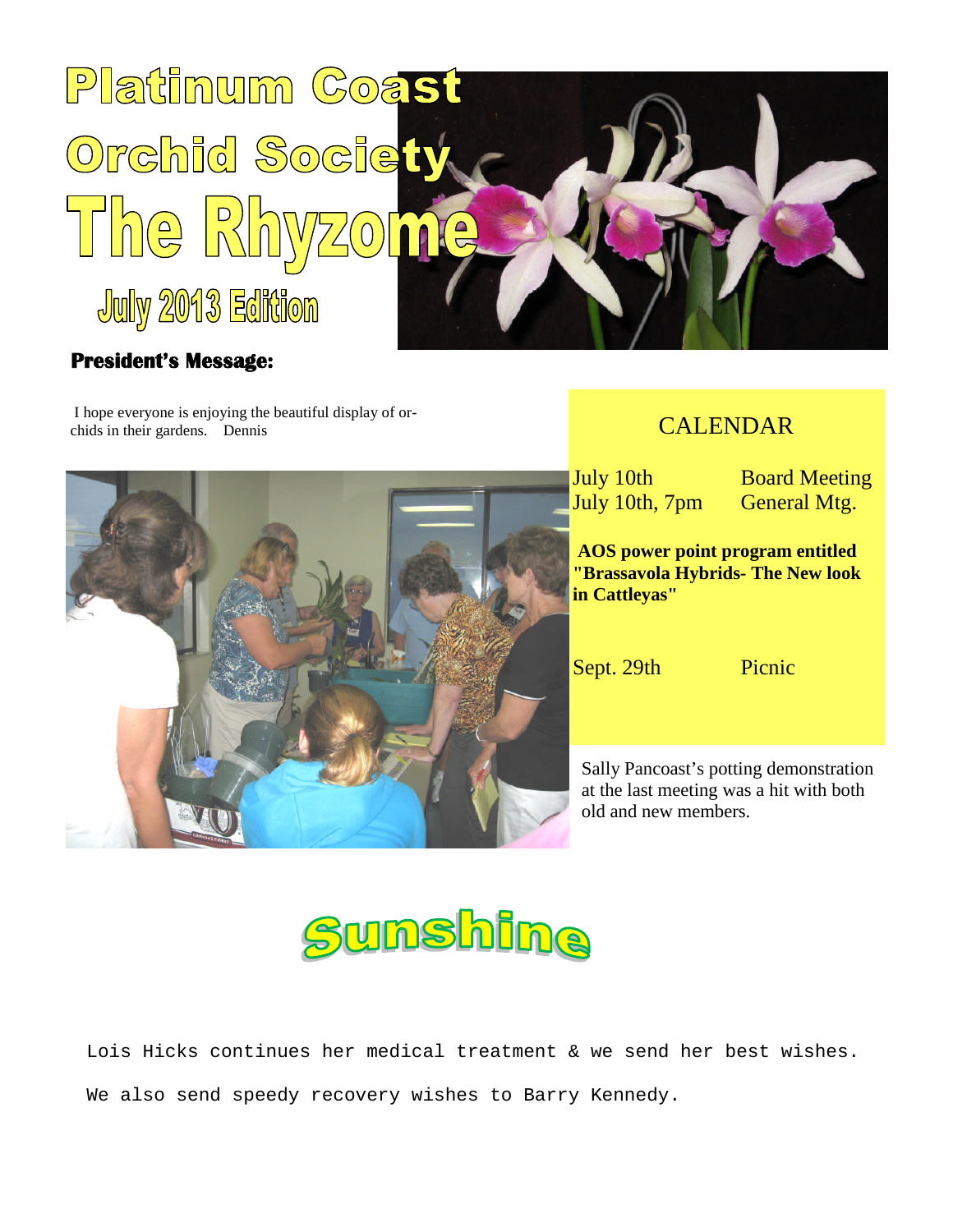## **2013 PCOS OFFICERS & CHAIRS**

**PRESIDENT Dennis Gollehon 321-427-6959 President@PlatinumCoastOrchidSociety.org**

**VICE PRESIDENT Joyce Schofield 321-783-5200 VP@PlatinumCoastOrchidSociety.org**

**TREASURER Margaret Croucher 321-454-4067 Treasurer@PlatinumCoastOrchidSociety.org**

**SECRETARY Camille Theobald 321-868-8277 Secretary@PlatinumCoastOrchidSociety.org**

**PAST PRESIDENT Jim Adamson 321-632-2847 jadamson1@cfl.rr.com**

**DIRECTORS Sally Pancoast Kay Broughton Nadine Kern Marsha Lovas**

**MEMBERSHIP Joyce Schofield**

**NEWSLETTER EDITOR Patti Scholes**

**AOS LIAISON Betty Adamson**

**REFRESHMENTS Nadine Kern**

**LIBRARY Sally Pancoast** **SUNSHINE Betty Adamson**

**PLANT FORUM Betty Adamson**

**HOSPITALITY/GREETER Shearer Kennedy Darlene giers**

**EXHIBITS Sally Pancoast Joyce Schofield**

**PROGRAMS Joyce Schofield**

**PHOTOGRAPHER Jan Castillo Charlie Scholes**

**RAFFLE Karen Snee**

**PUBLICITY Ann Colchin**

PCOS Embroidered Shirts Platinum Coast Orchid Society with flower in the center.

Available at :

Robin's Nest Embroidery 1314 Clearlake Rd., Ste. 4 Cocoa, FL Phone: 321-636-4320 Sizes Small-XL \$28.00 2X \$30.00 3X \$34.00 If you bring your own shirt, embroidery charge will be \$10.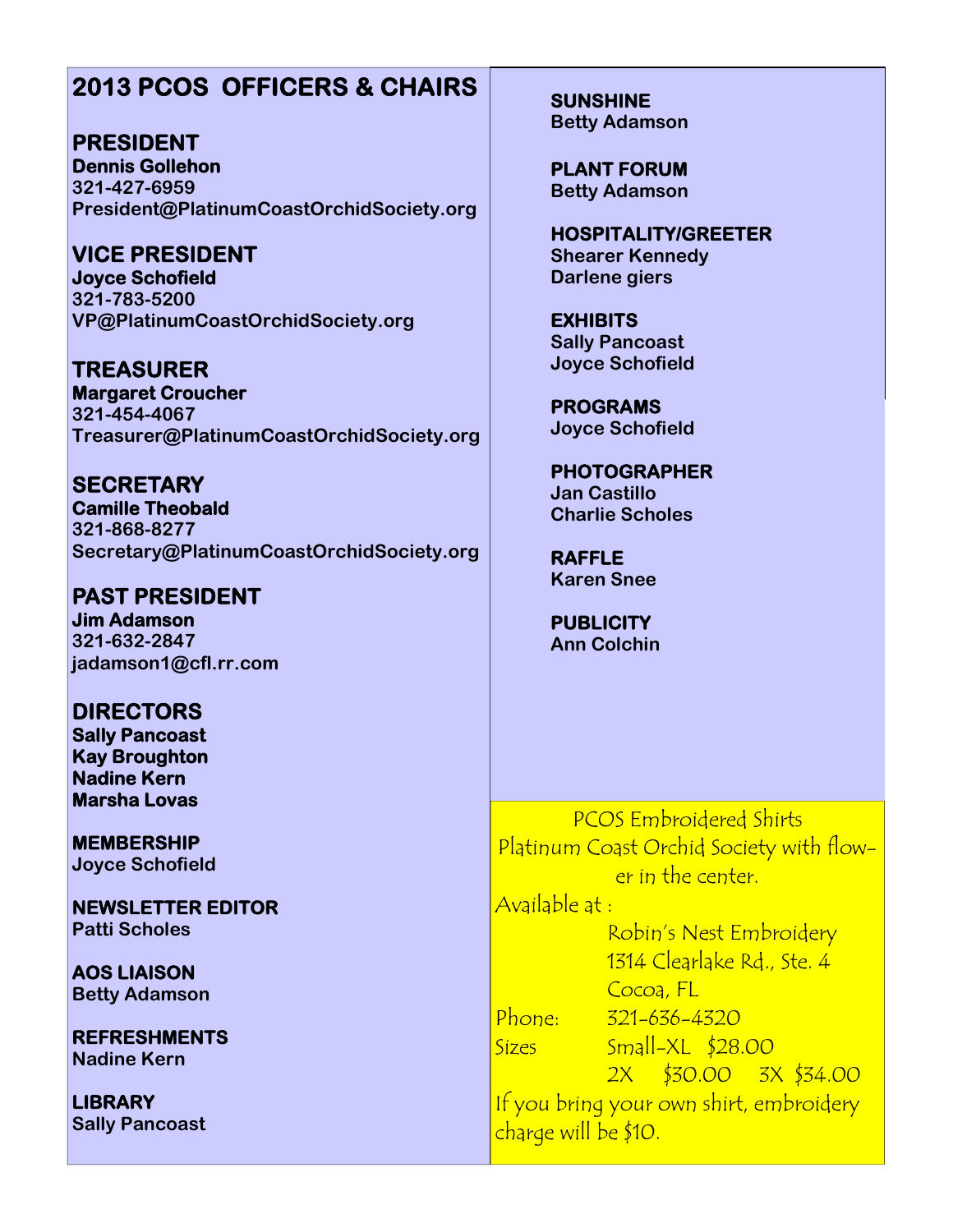

*FOR ANY MEMBERS WHO ARE INTERESTED, BCOS has invited us to their meeting on Monday July 8th, at 7:30 P.M in the* Realtor's Conference Centre, 1450 Sarno Road, Melbourne, FL 32935.

"We are fortunate this month to have an internationally known orchid hybridizer and grower from California. It is not often we have the opportunity to host a speaker like Fred Clarke, founder of Sun Valley Orchids (SVO). He is the originator of the Fredclarkeara After Dark, which has garnered many FCC and AM awards. He has numerous AOS awards and is known for his work on Catasetinae, Large, compact and miniature Cattleya breeding, as well as many other genera. Fred will speak on "Compact Cattleyas". I know it is tough to get a large crowd during the summer vacation months, but please come if you can. Laura and your Board worked hard to be able to bring you this speaker. I think you will thoroughly enjoy this talk and I would appreciate your support. If you know of other orchid growers or members of other societies who would be interested, invite them to come along. "